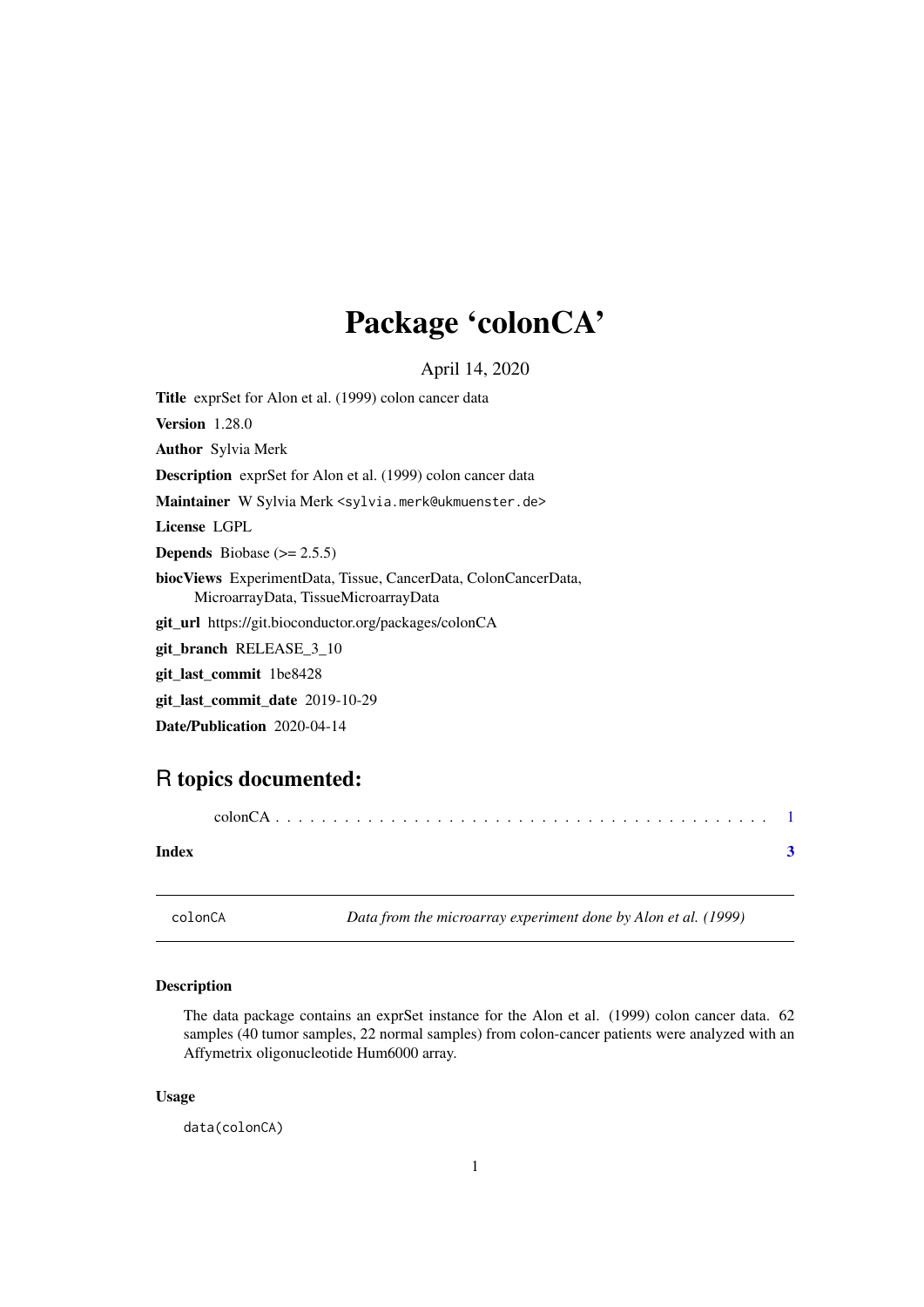2 colonCA

#### Format

Expression set with 2000 genes and 62 samples. There are 3 covariates listed.

- expNr: Number of sample.
- samp: Sample code. positive: Normal tissue, negative: Tumor tissue
- class: Tissue identity. n: Normal tissue, t: Tumor tissue

#### Details

40 samples are from tumors (labelled as "negative") and 22 samples are from normal (labelled as "positive") biopsies from healthy parts of the colons of the same patients.

Two thousand out of around 6500 genes were selected based on the confidence in the measured expression levels (for details refer to publication). No further preprocessing (normalization etc.) was done.

Note: the featureNames in this dataset were not unique when submitted; make.names(unique=TRUE) was run and some featureNames have suffix .1, .2, etc. added to establish uniqueness.

#### Source

<http://microarray.princeton.edu/oncology/affydata/index.html>

#### References

U. Alon et al. (1999): Broad patterns of gene expression revealed by clustering analysis of tumor and normal colon tissue probed by oligonucleotide arrays. *Proc. Natl. Acad. Sci. USA* 96, 6745- 6750

#### Examples

```
library(Biobase)
data(colonCA)
xx <- exprs(colonCA)
dim(xx)
xx[1:5,1:5]
colonCA$class
featureNames(colonCA)[1:20]
colnames(xx) <- as.character(colonCA$class)
xx[1:5,1:5]
```